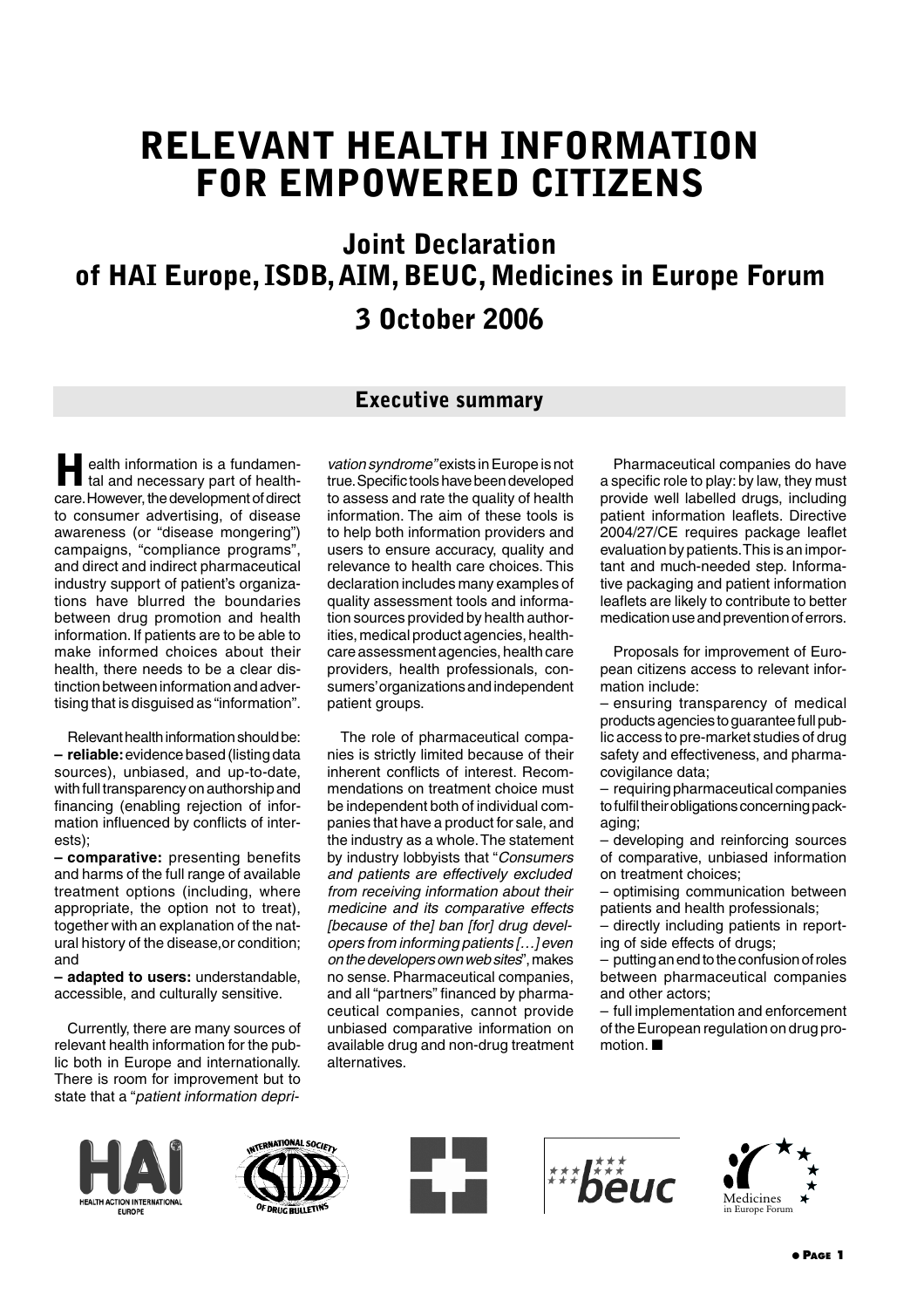#### **Health Action International Europe**



Health Action International (HAI) is an independent global network

of health, consumer and development organizations working to increase access to essential medicines and improve rational use. HAI-Europe is one of the network's four regional coordinating offices (also in Africa,Asia and Latin America). HAI works for greater transparency in pharmaceutical regulation; to promote the rational use of medicines; for better controls on drug promotion and the provision of balanced, independent information for prescribers and consumers. More info: www.haiweb.org

#### **International Society of Drug Bulletins**



The International Society of Drug Bulletins (ISDB) is a world wide Network

of bulletins and journals on drugs and therapeutics that are financially and intellectually independent of pharmaceutical industry. Currently, their members include 57 members in 35 countries around the world. It was founded in 1986.The main requirements for membership are editorial and financial independence, and the quality of the information published. The bulletins audience target are mainly health professionals but also consumers.The overall aim of ISDB is to encourage and assist the development of independent drug bulletins in all countries and to facilitate co-operation amongst them, particularly exchanges of information on new drugs, adverse effects. drug promotion and regulation. More info: www.isdbweb.org

#### **Association Internationale de la Mutualité**



The Association Internationale de la Mutualité (AIM) is a grouping of autonomous health

insurance and social protection bodies operating according to the principles of solidarity and non-profit-making orientation. Currently,AIM's membership consists of 41 national federations representing 29 countries. In Europe, they provide social coverage against sickness and other risks to more than 150 million people, either by participating directly in the management of compulsory health insurance or by offering supplementary, alternative or substitute coverage.AIM constitutes a particularly appropriate forum for exchange and debate concerning social protection and health. AIM strives via its network to make an active contribution to the preservation and improvement of access to health care for everyone.

More info: www.aim-mutual.org

#### **Bureau Européen des Unions de Consommateurs**

BEUC is a European association, based in Brussels. It was created on 6 March 1962 by the consumer organizations of Belgium,Luxembourg, France, the Netherlands, Italy and Germany, right at the heart of Community policy. BEUC promotes the development of a Single Market that truly works in the interests of consumers. Currently, their members include 40 independent national consumer organisations from some thirty European countries (EU,EEA and applicant countries). BEUC is acknowledged as a trustworthy representative by both decisionmakers and opponents alike, thanks in particular to the collective skills, knowledge and expertise of their member organizations. More info: www.beuc.org.

#### **Medicines in Europe Forum**



The Medicines in Europe Forum, laun- $\star$  ched in March 2002, covers 12 European

member states. It includes more than 70 member organizations representing the four key players on the health field, i.e. patients groups, family and consumer bodies, social security systems, and health professionals. Such a grouping is unique in the history of the EU, and it certainly reflects the important stakes and expectations regarding European medicines policy. Admittedly, medicines are no simple consumer goods, and the Union represents an opportunity for European citizens when it comes to guarantees of efficacy, safety and pricing.

### **ENDORSERS Contents of the full text Declaration**

#### **1- IDENTIFYING THE FUNDAMENTAL NEED OF CITIZENS FOR HEALTH INFORMATION**

- 1.1. Information as part of health education
- 1.2. Information as part of health care
- 1.3. Information in case of illness
- 1.4. Comparative information for informed decisions

#### **2- TOOLS THAT AID ASSESSMENT AND USE OF RELEVANT HEALTH INFORMATION**

#### **3- OBSTACLES TO ACCESSING RELEVANT HEALTH INFORMATION**

- 3.1. Quantity outweighs quality
- 3.2. Drug promotion presented as "information"
- 3.3. Lack of time for communication and tradition of secrecy
- 3.4. Diversity of individual needs

#### **4- POSITIVE ACTION IN EUROPE AND ACROSS THE GLOBE**

- 4.1. Health authorities
- 4.2. Medical products agencies
- 4.3. Healthcare assessment agencies
- 4.4. Healthcare providers
- 4.5. Healthcare professionals
- 4.6. Consumer organizations
- 4.7. Patients' associations
- 4.8. Pharmaceutical companies obligations

#### **5- PROPOSALS FOR IMPROVEMENT: PUTTING AN END TO CONFUSION OF ROLES**

- 5.1. Ensuring transparency of medical products agencies
- 5.2. Making pharmaceutical companies fulfil their obligations concerning packaging
- 5.3. Developing and reinforcing the sources of relevant information
- 5.4. Optimising communication between patients and health professionals
- 5.5. Including patients as actors in the pharmacovigilance system
- 5.6. Considering individual patient needs
- 5.7. Putting an end to confusion of roles
- 5.8. Maintaining and enforcing the European regulations on drug promotion

### **CONCLUSION**

@ Contacts: Florence Vandevelde fvandevelde@prescrire.org Rita Kessler rita.kessler@aim-mutual.org

Teresa Alves teresa@haiweb.org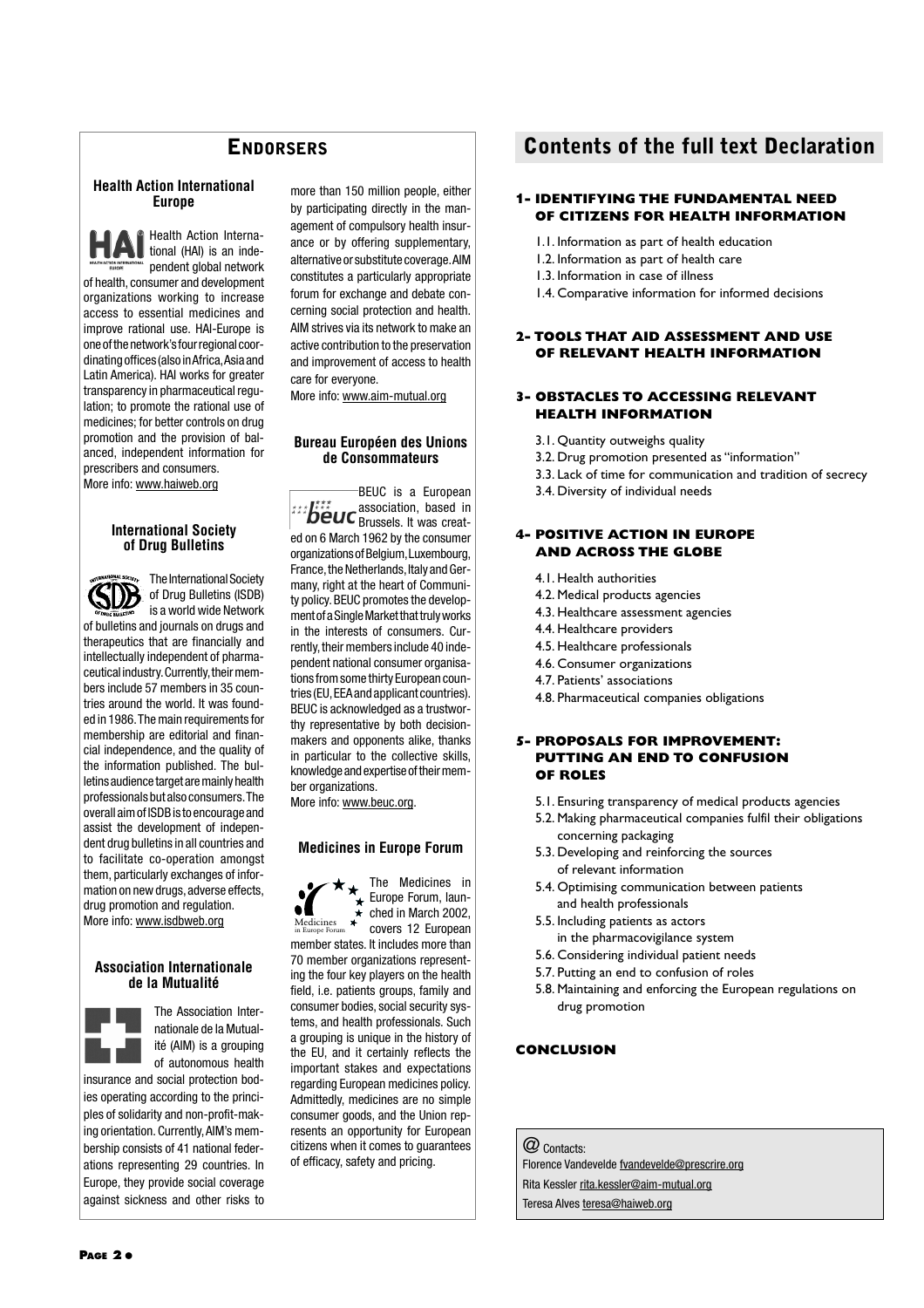# **RELEVANT HEALTH INFORMATION FOR EMPOWERED CITIZENS**

# **Joint Declaration of HAI Europe, ISDB,AIM, BEUC, Medicines in Europe Forum 3 October 2006**

### **Full text**

#### **PURPOSE AND CONTEXT**

Information is an integral part of healthcare: the need for patients to give informed consent is the basis of all care and treatment. Over time, health information has acquired a wider role and greater significance, with an expansion in the range and number of sources of that information. This has raised the question as to reliability of that information.

The recent interest of pharmaceutical companies in the provision of "patient information" in the 80s and 90s has blurred the boundaries between drug promotion and health information.The development by pharmaceutical companies of "direct-to-consumer advertising"(DTCA) in some countries (the USA, New Zealand), of disease awareness campaigns all over the world, and more recently perhaps of disease mongering (the manufacturing of diseases) and "compliance programs", together with direct and indirect industry support of patients organisations have increased the confusion and concerns.

The situation in Europe is now acute. After the rejection by the European Parliament, in 2002, and the European Council, in 2003, of a European Commission proposal to change European advertising regulations to allow pharmaceutical companies to promote "awareness of the availability" of products for asthma, diabetes and AIDS, companies have sought alternate ways of providing "information" to patients and consumers. Although the term 'information' is used, the activities in question include direct and disguised advertising. In essence, the industrial challenge remains the same: lifting the ban on directto-consumer advertising in Europe. If patients are to make truly informed choices about their health, clarification is needed to distinguish between information and advertising presented as "information".

### **1- IDENTIFYING THE FUNDAMENTAL NEED OF CITIZENS FOR HEALTH INFORMATION**

Information plays an important role in preventing ill-health, both individually and in a wider society through public health promotion. Potentially, good information has both direct and indirect outcomes.Immediate outcomes include improvements in knowledge and understanding, whereas the longer-term outcomes can be improvements in health and well-being.There are many possible outcomes in between, such as greater confidence to engage in shared decision-making with healthcare professionals.Addressing information needs of patients and consumers is not only a matter of content, but also of communication.

#### **1.1. Information as part of health education**

Over-medicalisation of the European population tends to introduce confusion between "health information" and "information on illnesses and medicines". Basic health information includes knowledge on how the human body functions, at different life stages, and on what can help to remain healthy. A solid background on the basic concepts such as benefit/harm balance, symptoms/aetiology, etc. is needed to empower people to take more responsibility for their own health and engage more widely in self-care.

#### **1.2. Information as part of health care**

Citizens need various type of information to improve their access to health care: information on prevention (screening, vaccination, contraception, etc.), on illnesses and treatments, specific information when they participate to clinical trials (for a real informed consent). Written information is useful, but face to face exchanges, trustful relationship is essential for adapting the content to each situation.

#### **1.3. Information in case of illness**

In the case of health problems which require professional assistance, patients and their families need to be able to express their worries and their feelings, they need to be listened to, and to obtain answers to their questions, for example:

- 1- What is the cause of the problem?
- 2- Will the symptoms spontaneously disappear?
- 3- What would be the purpose of tests and investigations?
- 4- Is there anything I can do myself to improve my condition?
- 5- Are there effective interventions to relieve symptoms, cure
- the disease, or prevent recurrence?
- 6- What are the different treatment options?
- 7- What are the potential benefits and harms of the treatment? In the short- and particularly in the long-term?
- 8- How can I reduce the side effects if treatment is worth using?

The information needed has therefore to be developed for different purposes, for example to: understand what's wrong, gain a realistic idea of prognosis, understand the processes and likely outcomes of tests and treatments, identify the most relevant options and services, help to cope, learn about available services and sources of help, etc. Such information should enable people to shared decision-making with health professionals.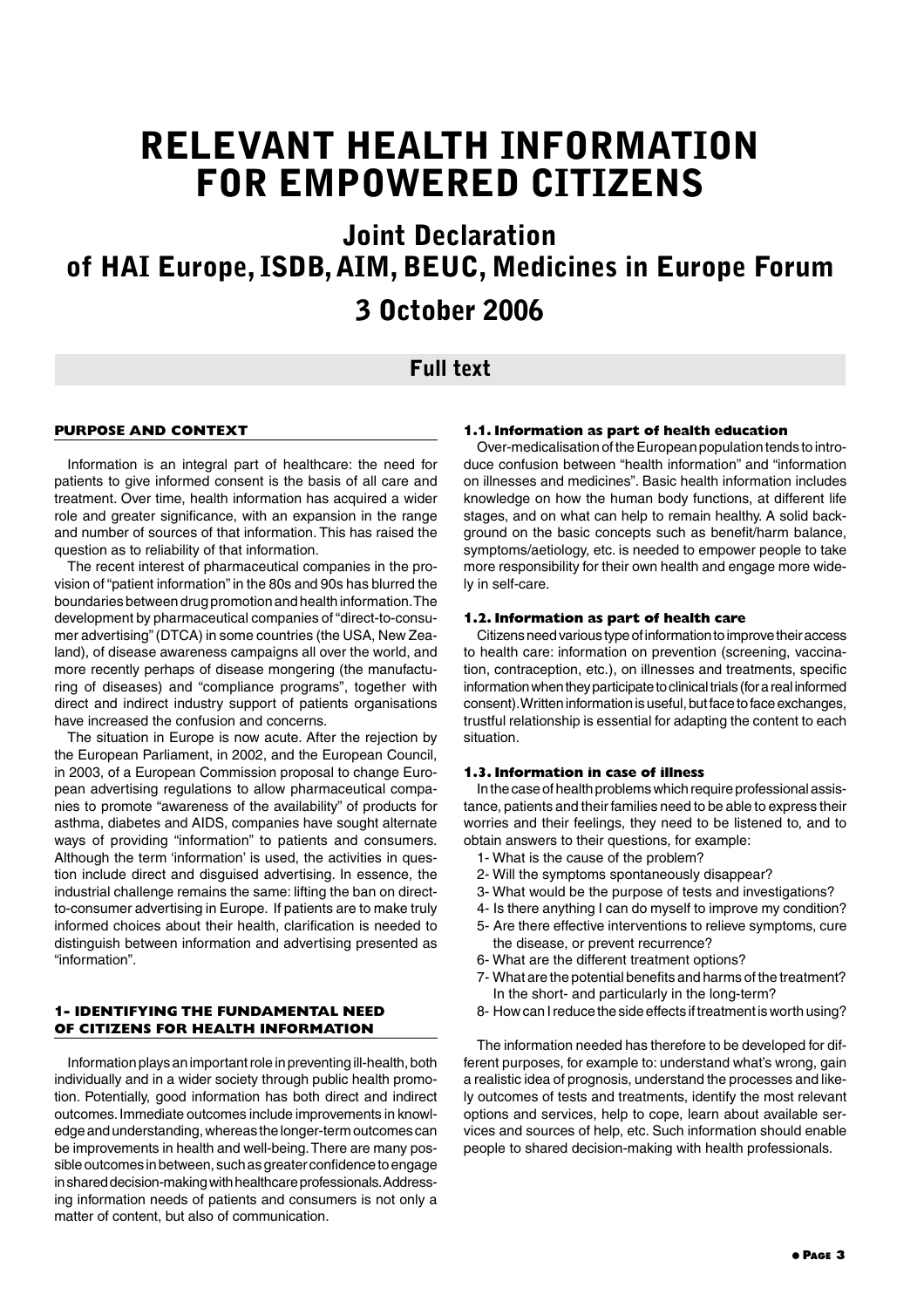#### **1.4. Comparative information for informed decisions**

Decision-making requires comparative information including the pros and cons of all options.This kind of information is sometimes scarce or lacking due to inadequate or biased research or to the absence of research. However, all comparative data which exist must be accessible to patients as well as health professionals, and to families or other care givers. It includes information on the natural history of the disease (self limiting or with possible repercussions on an individual's life, either short- or long-term) and on the potential consequences of not treating the disease.

Comparative information also addresses different treatment options: different drug treatments, but also non-drug treatment, life-style changes, social support, surgery, physiotherapy, psychotherapy and all other therapeutic means which have been evaluated for a given condition. For each option patients should be able to clearly identify benefits (degree of clinical effectiveness on important outcomes, convenience, etc.) and harms (potential side effects, disturbances of personal and social life, etc).

#### **2- TOOLS THAT AID ASSESSMENT AND USE OF RELEVANT HEALTH INFORMATION**

Various initiatives have been undertaken to provide lists of quality criteria for patient and consumer health information.The following criteria are common to many of these lists:

**Reliable:** transparent as to the origin of the information (enabling rejection of information influenced by conflicts of interests), evidence based (stating reliable data sources), unbiased, up-to-date;

**Comparative:** explaining the natural history of the disease, presenting benefits and harms of interventions, the full range of treatment options (including non treatment), enabling informed choice;

**Adapted to users:** understandable, easy to use, and accessible, in accordance with the cultural context.

Specific tools for assessing and rating the quality of information materials on treatment choices have been developed, in Europe and the world, to train information users in critical appraisal, or to help them identify reliable sources. Such examples should be widely disseminated and employed.

#### **Examples of tools**

- DISCERN questionnaire: www.discern.org.uk
- The UK Centre for Health Information Quality (www.quick.org.uk)
- Which? Lists of useful sources (www.which.co.uk)
- Stiftung Warentestlist of information sources (www.stiftung-warentest.de)
- Patient decision aids: http://www.ohri.ca/DecisionAid/
- HealthInsite: http://www.healthinsite.gov.au
- Women's guide for understanding evidence about health and healthcare: www.cwhn.ca
- James Lind Alliance: www.lindalliance.org
- James Lind Library: http://www.jameslindlibrary.org

#### **3- OBSTACLES TO ACCESSING RELEVANT HEALTH INFORMATION**

The challenge of health information is two-fold: ensuring that the information provided to people is of good quality and patientcentred, i.e. presenting all the options in a balanced way, and ensuring that it is provided as an integral part of their healthcare. Several types of obstacles make this challenge particularly difficult.

#### **3.1. Quantity outweighs quality**

Sources of health information are increasing in number, especially with the growth of the internet, but "more" does not necessarily mean "better".The reliability of some of this information is uncertain.Even if not biased due to conflicts of interest, health information can be inaccurate, out of date, inconsistent, incomplete or irrelevant, giving patients unhelpful and conflicting messages. It may not be evidence-based. It may not be produced to meet the needs of patients and be difficult to understand and use. If patients and consumers are not equipped with critical appraisal skills, the reliable information is liable to be diluted by the mass of information.

#### **3.2. Drug promotion presented as "information"**

The growing amount of "information" disseminated by drug companies or related bodies, often presented as "disease awareness" together with pharmaceutical solutions, is a major obstacle to the provision of objective health information. Such "information" is presented in attractive format, using current marketing methods, and sometimes disseminated through sponsored patients associations, creating a climate of confidence for those who receive such messages.

Pharmaceutical companies have a dual responsibility: to the patients who take their medicines and to their shareholders. Because of this conflict of interest, pharmaceutical companies' information cannot be impartial and should be treated with caution. In an extremely competitive market, with every attempt being made to maximise sales, the pharmaceutical industry cannot be expected to provide reliable comparisons with other drug treatments, non-drug treatments and the not-to-treat option. Hence DTCA masquerades as "information", but is simply promotion to maximise sales. Regulation of these areas of activity is vague or non-pro-active, and the sanctions imposed are often meaningless.

#### **3.3. Lack of time for communication and tradition of secrecy**

Ensuring the quality of information is only part of the challenge.The purpose of conveying information is to ensure it meets a person's needs so they can benefit from it. Communication of information requires time and availability to listen to those who receive the information.

Patients, their carers and families are being encouraged to become more empowered and take more responsibility for their own health. However, health professionals often do not take or do not have the time or resources to meet the needs of 'expert patients'. Professionals often lack easy access to certain information (e.g. data on drug side effects) to inform their patients of the potential harms. Lack of transparency by companies and medical product agencies is, in some situations, an obstacle to the communication of balanced information. The challenge also lies in ensuring that whenever health professionals communicate with and inform patients, they do so in a patient-centred way that is free from bias, undue influence or paternalistic values and attitudes.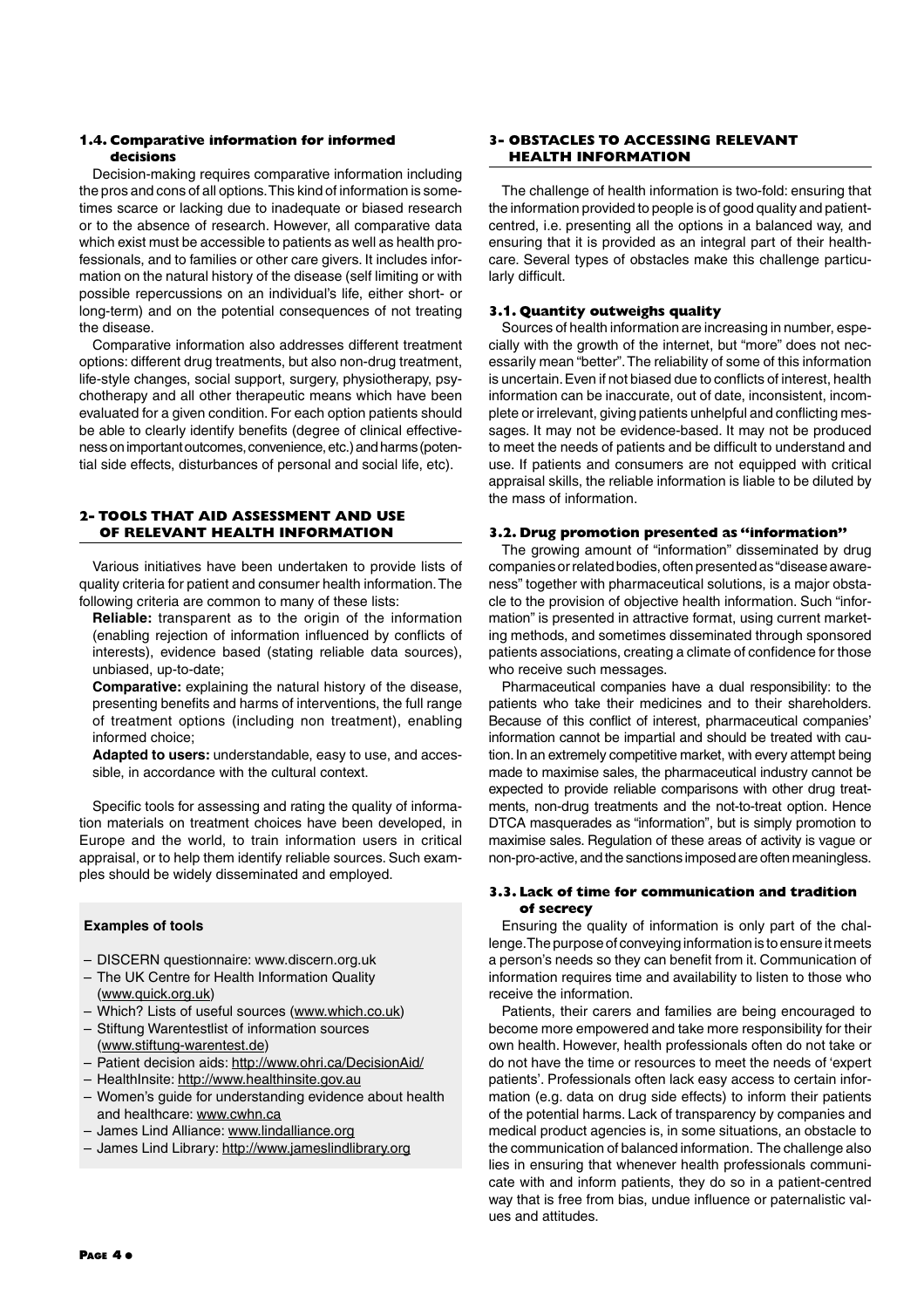#### **3.4. Diversity of individual needs**

Information needs are complex and they differ from person to person. They can change throughout the course of life, illness and treatment. Differences in physical and/or mental abilities, language, literacy and resources are not always considered.

These factors influence what type of information patients are looking for and how patients use health information. Addressing children or the elderly, migrant populations, persons with visual or hearing impairment or with learning difficulties is a constant challenge. Local, regional, cultural differences should also be considered when adapting information to patients and consumers needs.

#### **4- POSITIVE ACTION IN EUROPE AND ACROSS THE GLOBE**

Despite the obstacles mentioned above, examples of good practice exist among the many stakeholders involved in providing health information in Europe.There is room for improvement, and a need to empower people who are confronted with a growing amount of "information". But stating that a "Patient Information Deprivation Syndrome" exists in the European Union is simply not true: readily accessible sources, adapted to the different national or regional contexts are available, offering patients relevant information to make informed choices.

Article 152 of the Treaty dictates that the European Commission has a role to play in assuring the public health of its citizens. But all actors involved in the healthcare system of each Member State also play a major role in contributing to patient education and information.

#### **4.1. Health authorities**

#### **(ministries of health and related institutions)**

At the EU Member State level, the national health authorities conduct education and information campaigns, both directly through their central and regional services and websites, and also through other publicly funded institutions. Themes include the major public health questions: nutrition, vaccination, smoking cessation, correct use of drugs such as antibiotics, prevention of misuse of drugs such as hypnotics, epidemic situations, etc. In addition, other government bodies provide specific public information on drugs, for example those that may affect driver vigilance. Other examples from outside Europe confirm the important potential role of health authorities in providing education and information.

#### **Examples of Health authority resources**

- Belgian health ministry campaigns on good usage of antibiotics, benzodiazepines, etc.
- (http://portal.health.fgov.be) and (http://www.bcfi.be)
- French Institute for Health Prevention and Education campaigns on hepatitis, cancer prevention, vaccinations, etc. (www.inpes.sante.fr)
- United Kingdom information on drugs affecting driver's vigilance (www.dft.gov.uk) Outside Europe:
- Australian Consumer portal of the National Prescribing Service (www.nps.org.au)
- Health Canada Drug Safety Advisories: www.hc-sc.gc.ca/dhp-mps/medeff/advisories-avis/

#### **4.2. Medical products agencies (European and national)**

These agencies, which are mainly funded by pharmaceutical companies by way of fees for the authorisation process of new medicines, generally focus on drug authorisation and post-marketing surveillance and rarely produce health information.They provide statutory technical information on drugs (summary of product characteristics and patient information leaflet) and some evaluation reports, which might be useful, when not too deeply influenced by their clients. They rarely provide comparative information which helps patients and health professionals to choose treatments. Some agencies nevertheless produce recommendations for the public.

When medicines agencies follow transparency rules concerning the reasons underlying their decisions (as required by the present European legislative framework, but not yet fully implemented), they also provide original information that, although non comparative, is relevant to the public, notably concerning pharmacovigilance measures.

#### **Examples of Medical products agency resources**

- Swedish medicines agency recommendations (http://www.lakemedelsverket.se).
- Finnish medicines agency review on drug information for consumers and patients (http://www.nam.fi) Outside Europe:
- American Food and Drug Administration drug-safety consumer information portal (www.fda.gov/cder/drug/drugsafety/DrugIndex.htm)

#### **4.3. Healthcare assessment agencies**

The Agencies for assessment in healthcare, which are usually publicly funded, are in charge of evaluating new and existing therapies and preventive treatments for the purpose of preparing evidence-based political and financial decisions on reimbursement. The information they generate may be useful for patients, and in some cases is presented in appropriate format for the public.

#### **Examples of Healthcare assessment agency resources**

- German Institut für Qualität und Wirtschaftlichkeit im Gesundheitswesen (IQWiG) offers evidence-based advice on treatments and healthcare in its section called Gesundheitsinformation (http://www.iqwig.de).
- National Institute for Health and Clinical Evidence (NICE) provides information for both the public and healthcare professionals (http://www.nice.org.uk/).
- Swedish organisation Statens beredning för medicinsk utvärdering (SBU) provide advice on available treatments and preventive measures, both online (http://www.sbu.se) and in pharmacies.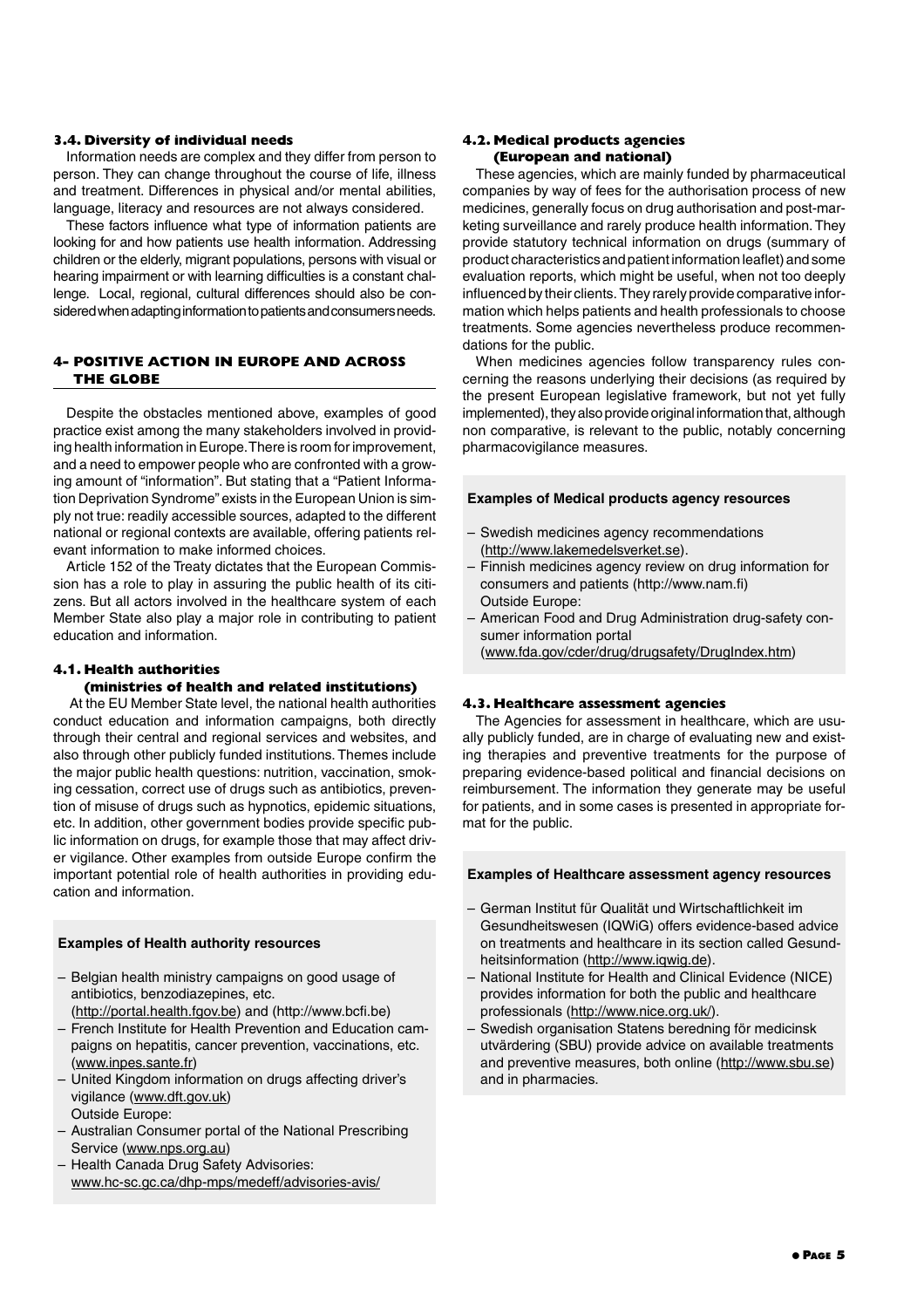#### **4.4. Healthcare providers (payers)**

Some healthcare providers disseminate information on the rational use of drugs to their clients in the form of leaflets, training, web-based resources. Some also conduct information and disease management campaigns and collaborate with health authorities and health professionals associations to distribute patient-oriented information. Some payers organizations have long experience in providing information to patients and citizens at national, regional and local level.

#### **Examples of Healthcare providers resources**

- British National Health Service distributes information on diseases, their diagnosis and treatments through NHS Direct Online (http://www.nhsdirect.nhs.uk).
- French Caisse nationale d'assurance maladie des travailleurs salariés campaign on good use of antibiotic has contributed to start reducing antibiotic consumption in a country where it was extremely high (http://www.ameli.fr/174/DOC/2641/cp.html).
- Modellverbund "Unabhängige Patientenberatung Deutschland gGmbH, a recent network of independent patients organisations financed by German statutory sickness funds
- German Arzneimittelkommission der deutschen Arzteschaft produces brochures containing guidelines on the treatment and prevention of various diseases (http://www.akdae.de). They are published by Technikerkankenkasse and other healthcare authorities.

#### **4.5. Healthcare professionals (doctors, pharmacists and others)**

In addition to the information and advice they convey in their everyday practice, some healthcare professionals who are determined to avoid pharmaceutical companies influence produce a variety of independent patient-oriented information in the form of printed and/or electronic bulletins and journals. Others media include leaflets and brochures dealing with particular health issues. Healthcare professionals in some countries have also opened permanent information centres, and some centers even help train patients to select their information sources. Other professionals organize training sessions for schoolchildren on matters like generic drugs, communicable diseases such as influenza, etc. Information campaigns on rational use of drugs are also regularly organised by healthcare professionals.

#### **Examples of Healthcare professionals resources**

- German *Gute Pillen Schlechte Pillen* jointly founded by three member journals of the International Society of Drug Bulletins (arznei-telegramm, Pharma-Brief, Der Arzneimittelbrief) (www.gutepillen-schlechtepillen.de).
- British *Treatment Notes* edited by the *Drug and Therapeutics Bulletin* belonging to the International Society of Drug Bulletins (www.dtb.org.uk/idtb/portal/public/intro\_tn.html).
- Italian Health and Drug Information Centre of the Mother-Child Health Research Laboratory of Mario Negri Institute (www.marionegri.it).
- German organisation Arzliches Zentrum für Qualität in der Medizin (www.patienten-information.de).
- Moldovan organisation Medex (ISDB full member) (website under construction).
- Andalusia campaign on international non proprietary names, supported by the regional authority and the public health school (www.easp.es).

#### **4.6. Consumer organizations (European, national and regional organizations)**

Most consumer organizations include sections on health issues in their publications.They produce special issues on health and medicines, or specific publications or websites on health matters offering advice and guidelines.Some organizations are specifically oriented towards rational use of drugs, side effects of drugs (identification and prevention), and patients'experiences, amongst others.

#### **Examples of Consumer organizations resources**

- Which? offers advice for patients seeking reliable information (www.which.co.uk).
- Dipex collects patients' personal experiences for improving the quality of care (www.dipex.org).
- Stiftung Warentest, publishes "Handbuch Medikamente", a handbook containing up-to-date comprehensive treatment information for patients (also "Handbuch Selbstmedikation", for self-treatment) (www.stiftung-warentest.de).
- Verbraucherzentralen Bundesverband produces information on diseases and their treatments intended for patients and the general public (www.vzbv.de).
- Kilen works particularly on drug adverse effects (patient reporting and prevention) (www.kilen.org).
- Joint actions are conducted by consumers and other independent partners such as the campaign promoting good drug usage based on the INN system, led by Que Choisir, La revue Prescrire, and Fédération nationale de la mutualité (www.prescrire.org/cahiers/dossierDciAccueil.php).

#### **4.7. Patients' associations**

By way of number and proximity to patients and citizens, patients associations generate large amounts of health and disease information. They play an important role in transferring knowledge and life skill experiences, particularly on chronic diseases (how to live with diseases and/or disabilities in the short or longterm, either as individual or in the family). Pharmaceutical companies consider these associations as an excellent means of getting commercial messages across to patients, and of strengthening their political pressure.Nevertheless, independent patients associations, having clear guidelines and mechanisms to avoid conflicts of interests, do produce high quality health information and conduct useful information campaigns.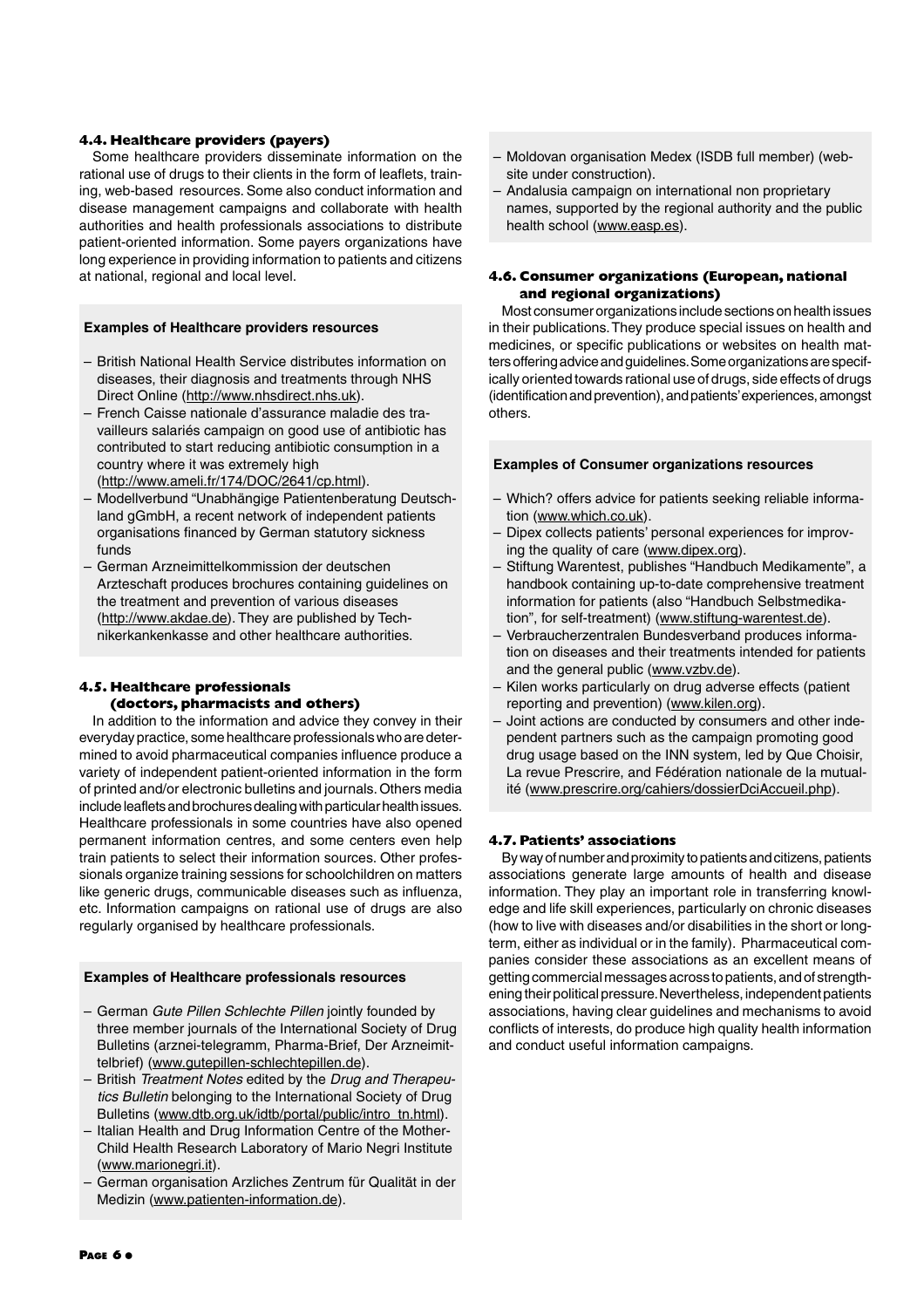#### **Examples of Independent patient organizations resources**

- DES Action is defending victims of diethylstilbestrol (DES) and has generated a wealth of information on this subject (www.desaction.org)
- German Buko Pharma-Kampagne provides critical information on drugs for patients and the public, and also represents patients on the advisory committee of the selfgoverning healthcare administration in Germany (www.bukopharma.de).
- Belgian Ligue des Usagers des Services de Santé debates about public health issues in day to day patients reality (i.e. generics or smoking ban in restaurants, etc.) and provides practical information (http://luss.daaboo.net/)
- Mind, the British National Association for Mental Health is an example of association with a strict policy of independence and producing information for the public (www.mind.org.uk).
- Insulin Dependent Diabetes Trust does not accept funding from the pharmaceutical industry and provides information for the public (http://www.iddtinternational.org)

#### **4.8. Pharmaceutical companies obligations**

Their role regarding patient information is strictly limited by way of their natural conflict of interest, which cannot give credibility to their recommendations on treatment choice. Stating that "*Consumers and patients are effectively excluded from receiving information about their medicine and its comparative effects [because of the] ban[for] drug developers from informing patients […] even on the developers own web sites*", as lobbyists of the pharmaceutical industry put it, does not make sense since pharmaceutical companies, and all "partners" financed by pharmaceutical companies, cannot provide the comparative information required.

However, pharmaceutical companies must by law provide well labelled drugs and a patient information leaflet included in the packaging. The leaflet content must be accurate, and readable by patients, and Directive 2004/27/CE requires leaflet evaluation by patients. When companies develop informative packaging and relevant patient information leaflets, this may contribute to the better use of drugs and to the prevention of medication errors. There is indeed room for improvement but some examples show the way.

#### **5. PROPOSALS FOR IMPROVEMENT: PUTTING AN END TO CONFUSION OF ROLES**

Improving the relevance of patient information, in Europe and across the globe, is a crucial challenge for public health reasons and also for economic reasons, considering the serious consequences of inappropriate drug consumption. There are a number of actions which could contribute to this improvement.

#### **5.1. Ensuring transparency of medical products agencies**

Access to drug evaluation data (existence, protocols and results of clinical trials; reasons for agencies decisions granting or modifying authorisations) and to pharmacovigilance data is not yet guaranteed in the European Union. The new regulatory framework (Directive 2004/27/EC and Regulation EC/726/2004) which requires transparency by medical products agencies has yet to be strictly implemented, giving health professionals, patients and citizens access to essential data.

#### **5.2. Making pharmaceutical companies fulfil their obligations concerning packaging**

The new European regulatory framework requires good quality labelling of drugs, including for partially sighted or blind citizens, and consultation on patients' leaflets with targeted groups of patients to ensure that leaflets are legible, clear and easy to use. Member States had to bring the Directive into force no later than October 2005, but many countries did not meet this deadline. Urgent consideration of these practical aspects is needed.

#### **5.3. Developing and reinforcing the sources of relevant information**

Readily accessible sources of good quality health information exist in different regional or national contexts, allowing patients and consumers to make informed choices.They should be supported, and other appropriate sources should be developed with local actors in Member States where they are lacking. When needed, public funding of such sources should be guaranteed mid- and long-term.

#### **5.4. Optimising communication between patients and health professionals**

Part of the challenge to engage patient in shared decisionmaking is to provide sufficient time and resources to meet the growing expectations of patients for information. Communication between patients and healthcare professionals needs to be a two-way dialogue. Simple initiatives such as encouragement to prepare consultations with health professionals by writing down all the questions the patient wishes to raise, can help optimise the use of time and the outcome. The use of international nonproprietary names (INN) instead of multiple trade names can facilitate understanding of drug treatments and improve dialogue.

#### **5.5. Including patients as actors in the pharmacovigilance system**

Patient reporting of adverse drug reactions is precious and needed. It contributes to a better knowledge of drugs, but also to adequate feedback information. Various Member States already collect reports directly from patients including Denmark, Italy, the Netherlands (LAREB), and the United Kingdom (MHRA yellow card system). Independent organisations also collect this information, e.g. the DGV in the Netherlands, or Kilen in Sweden. Moreover, education on adverse reactions can contribute to the rational use of drugs.